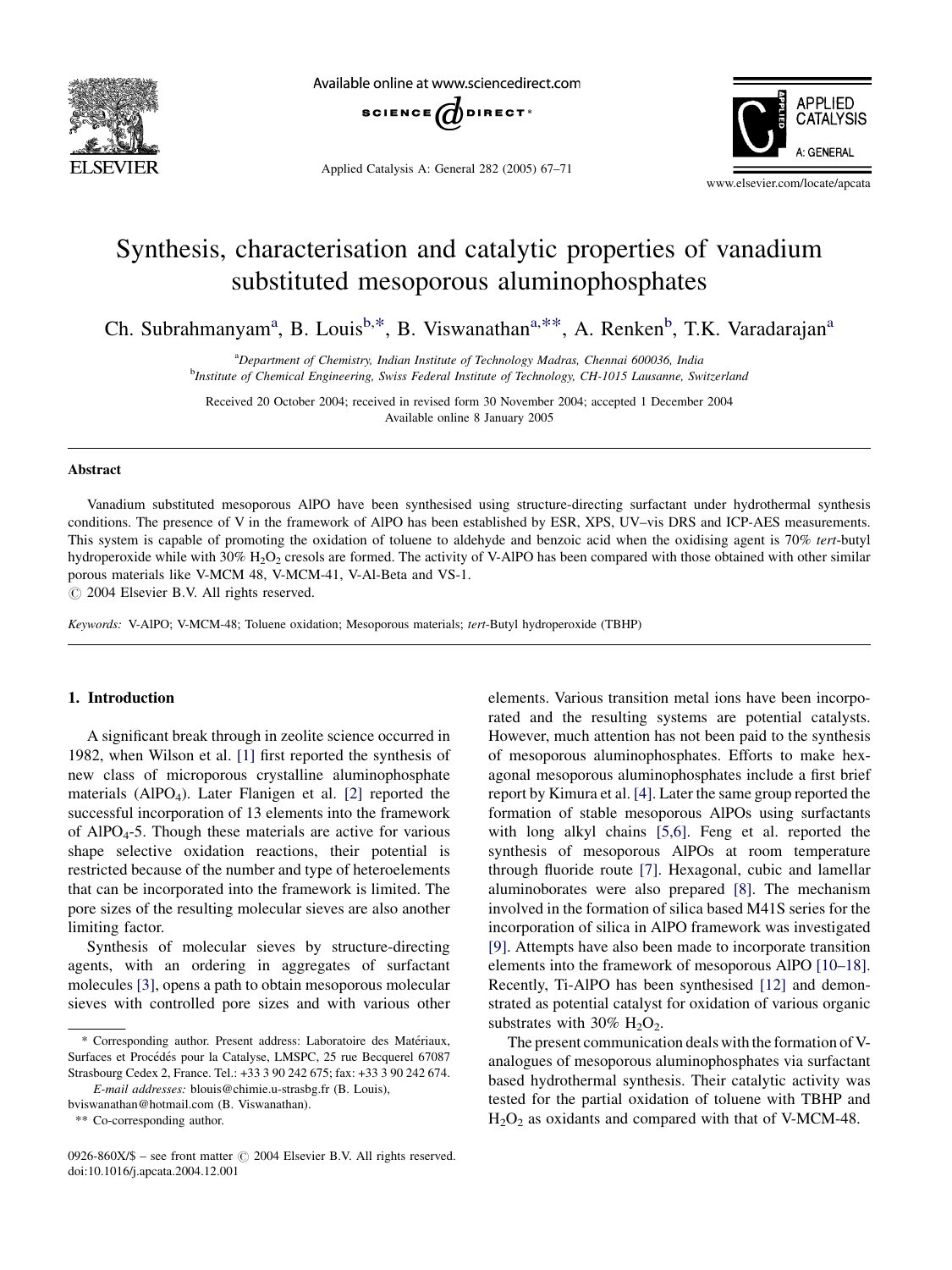# 2. Experimental

#### 2.1. Synthesis

Mesoporous vanadoaluminophosphates were prepared in an optimised procedure using CTAB as surfactant and with the following gel composition.  $0.95 \text{Al}_2\text{O}_3$ :  $1 \text{ P}_2\text{O}_5$ :  $0.05 \text{V}_2\text{O}_5$ : 0.4–0.5 CTAB:300  $H<sub>2</sub>O$ . Various sources of aluminium have been tried; e.g. nitrate and isopropoxide for instance, and aluminium hydroxide has been chosen as the source. The pH of the gel was maintained at 9.5 with tetramethyl ammonium hydroxide, as the use of other sources like NaOH and NH<sub>4</sub>OH led only to amorphous materials. The resulting gel was aged at room temperature for 3 h followed by autoclaving at 423 K for 24 h. The solid was filtered, washed several times with deionised water and calcined at 773 K for 6 h to remove the organic template.

V-MCM-48 materials were synthesised under hydrothermal conditions at 423 K in a static stainless-steel autoclave according to the procedure described earlier [\[14–](#page-4-0) [16\].](#page-4-0) Briefly, to an aqueous solution of cetyltrimethylammonium bromide (CTAB, S.D. Fine Chem.), tetraethylorthosilicate (TEOS, 98%, Merck-Schuchardt) was added along with required amount of vanadium acetonylacetate (Fluka). The pH of the gel was adjusted to 10.0–10.5. The typical molar gel composition was  $SiO_2:V_xO_y:CTAB:Na_2O:E$  $tOH:H<sub>2</sub>O = 2.0:0.015:0.24:0.5:5.0:195$ . The gel was stirred for 3 h at room temperature and autoclaved at 423 K for 10 h. The solid product was filtered, washed several times with deionised water, dried in air at 373 K over night, calcined for 1 h in  $N_2$  atmosphere followed by heating in air at 823 K for 10 h. Pure silica materials were also prepared by the same procedure. In general, extra-framework cations will mainly contribute to homogeneous catalysis. In order to remove the extra-framework vanadium ions present in the mesoporous catalysts (V-AlPO and V-MCM-48), the calcined materials were washed with ammonium acetate solution (1 M) for 12 h, filtered, dried at 373 K and calcined at 773 K for 6 h in air. Detailed characterisation of V-MCM-48 was reported earlier [\[14–16\].](#page-4-0)

# 2.2. Characterisation

Various techniques have been used for the characterisation of the materials synthesised. The low angle X-ray diffraction pattern of the sample was recorded on a Siemens D 500 ( $\theta$ /2 $\theta$ ) using monochromatized Cu K $\alpha$  radiation ( $\lambda = 1.5406$  Å) with a scan speed of 1°/min over the range  $2^{\circ} < 2\theta < 9^{\circ}$ . ICP-AES was done with Labtam Plasma Lab 8440. Thermal analysis of the samples was made with thermal analyser (Perkin-Elmer model TGA 7) at a heating rate of  $20^{\circ}$ C/min. Diffuse reflectance UV–vis spectra were recorded in Nujol mode on a Cary 5E UV–vis–NIR spectrophotometer. ESR spectra were recorded with Varian E–112 spectrometer at liquid nitrogen room temperature (77 K).  $N_2$  adsorption–desorption at 77 K measurements were made using a Carlo Erba instruments,

Sorptomatic 1990. The sample was out gassed at 473 K for 12 h. X-ray photoelectron spectroscopic measurements (XPS) were performed on a PHI-550 ESCA-System (Perkin-Elmer GmbH). The  $V_{2p}$  region between 510 and 520 eV was studied in detail.

## 2.3. Catalytic activity

Oxidation of toluene was carried out at 333 K in a threenecked round bottomed flask under reflux conditions using 70% TBHP as oxidant. Acetone, acetonitrile and methanol were used as solvents. The temperature was maintained by a thermostated oil bath. After each experiment, XRD was recorded to examine the morphological changes. The reaction products were identified by GC–MS (Hewlett-Packard, HPG 1800A GCD system, HP-5) and analysed by gas chromatography (Shimadzu GC-14A, 30m HP-5. FID).

## 3. Results and discussion

#### 3.1. XRD measurements

The XRD pattern of V-AlPO materials is given in Fig. 1. The pattern has been indexed on the basis of a lamellar lattice characteristic of MCM-50 type structure. The assynthesised material shows a maximum intense peak corresponding to (1 0 0) reflection followed by broad peaks corresponding to (2 0 0) and (3 0 0) reflections that can be indexed to a lamellar lattice. An organic base, tetramethylammonium hydroxide (TMAOH), was used to maintain the pH of the gel. However, with NaOH and NH4OH only amorphous materials were formed. The function of organic ammonium cation from TMAOH is probably to modify the strength of the electrostatic interactions between the aluminophosphate species and the cationic surfactant micelle assembly to form the S<sup>+</sup>I<sup>-</sup>/TMA<sup>+</sup> ion pair. If either NaOH or NH<sub>4</sub>OH is used, the smaller cations  $Na<sup>+</sup>$ , NH<sub>4</sub><sup>+</sup> compete with the aluminophosphate species and thus restrict the interaction with the positively charged cationic



Fig. 1. XRD pattern of V-AlPO.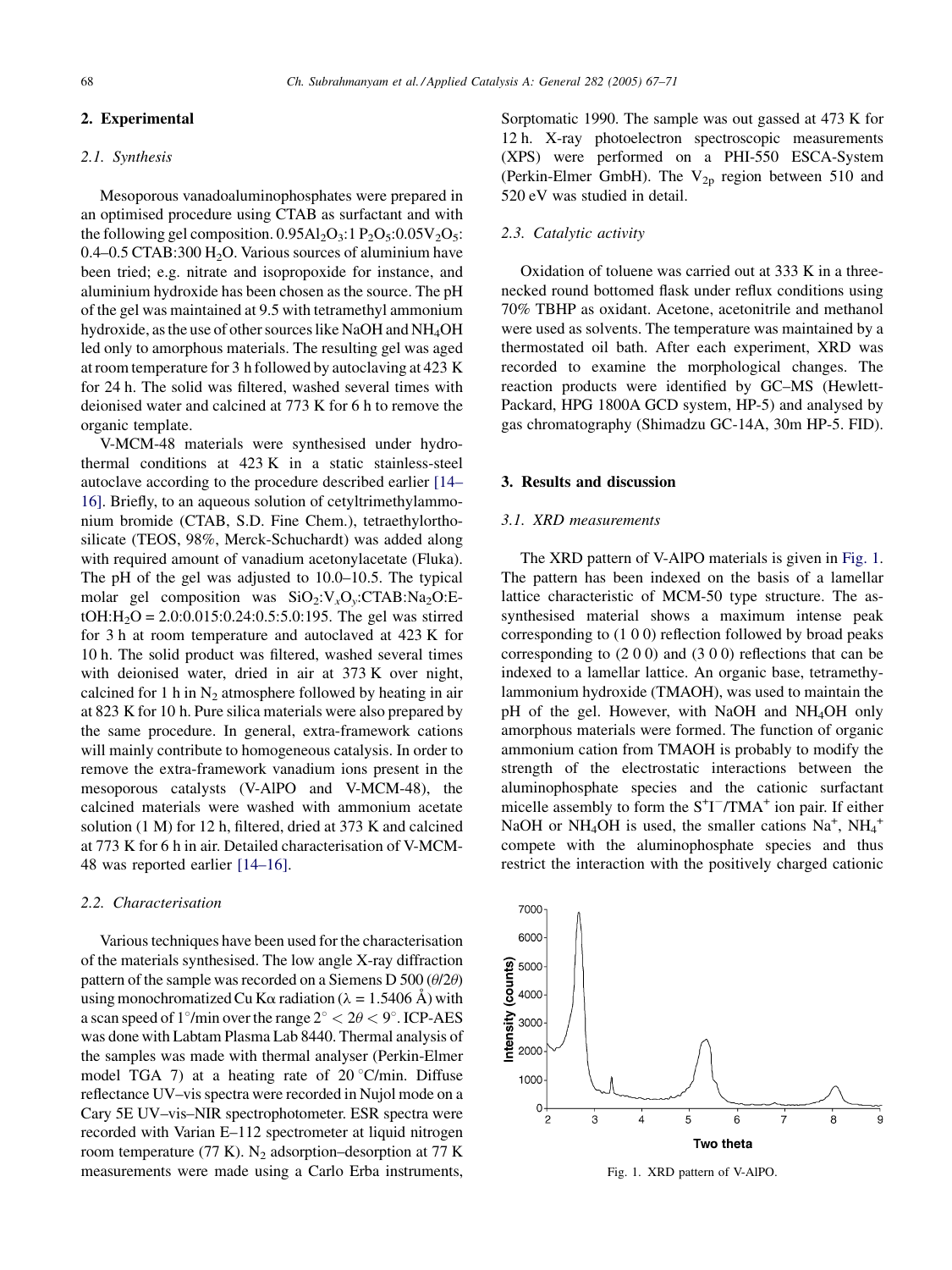surfactant [\[10\]](#page-4-0). As stated earlier, aluminium hydroxide may form a less polymerised aluminophosphate with many hydroxyl groups and favour the assembly of the mesostructure compared to other aluminium sources.

## 3.2. Thermal analysis

The thermogram for AlPO samples in the temperature range 323–1073 K, shows mainly two weight loss regions and total weight loss corresponds to 40%. This weight loss includes a first region at 353–393 K corresponding to the loss of physisorbed water. The second and main one in the region 493–533 K corresponds to the removal of the template. It was observed that AlPO samples are stable up to 1073 K unlike the stability reported up to 973 K [\[10\]](#page-4-0).

## 3.3.  $N_2$  adsorption

The  $N_2$  adsorption–desorption isotherms for V-MCM-48 and V-AlPO materials are given in Fig. 2. MCM-48 materials showed a clear type IV adsorption–desorption isotherms with a hysteresis loop. The isotherms have an inflection around  $P/P_0 = 0.2{\text -}0.3$  indicative of mesoporous nature. The surface area is  $\sim 845$  m<sup>2</sup>/g and average pore size is 28 Å. However, in the case of V-AlPO materials,  $N_2$ adsorption isotherms is not well resolved like MCM-48, but also showed a hysteresis loop characteristic of mesoporous



Fig. 2. N<sub>2</sub> adsorption–desorption isotherms of (a) V-MCM-48 and (b) V-AlPO.

Absorbance (arb.units)  $(b)$  $(a)$  $\overline{500}$  $\overline{400}$  $\overline{500}$  $\overline{70}0$ 200 300 Wavelength (nm)

Fig. 3. UV–vis (Nujol) spectra of V-AlPO (a) uncalcined and (b) calcined.

materials located at  $P/P_0 = 0.2$ . From the shape of the isotherms, it can be concluded that materials are not well ordered like MCM-48. Mesoporous V-AlPO possesses a BET surface area around  $650 \text{ m}^2/\text{g}$  with a smaller pore size distributed around 20 Å.

## 3.4. UV–vis DRS

The UV–vis Nujol spectrum of the as-synthesised AlPO sample shows two bands in the region 250–390 nm. The first band in the region 250–300 nm is characteristic of  $V^{4+}$ charge transfer band of  $VO^{2+}$  species. Moreover, the band in the region 330–390 nm (Fig. 3) is due to charge transfer band resulting from  $V^{5+}$  in  $T_d$  environment [\[19\].](#page-4-0)

# 3.5. ESR spectroscopy

The ESR spectra of as-synthesised and calcined AlPO samples are given in Fig. 4. It exhibits an axially



Fig. 4. ESR spectra of V-AlPO (a) uncalcined and (b) calcined.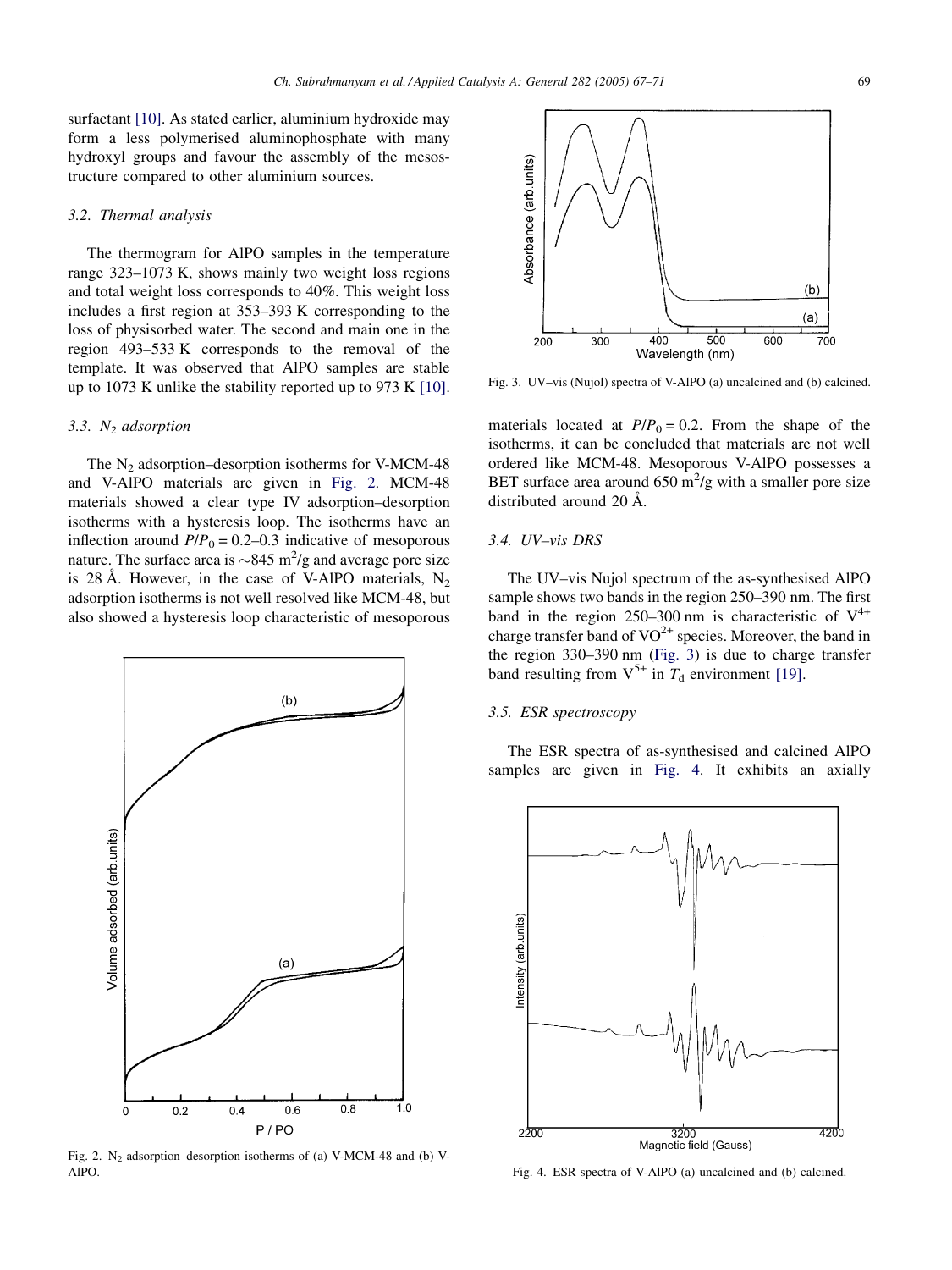

Fig. 5. XPS spectrum of  $V_{2p}$  region of V-AlPO.

symmetrical signal of tetravalent vanadium, which originated from the  $d<sup>1</sup>$  electron interaction with nuclear spin  $(I_n = 7/2)$  of <sup>51</sup>V. As-synthesised sample exhibits ESR signals with a broad background. The EPR parameters  $(g_{\parallel} = 1.948, g_{\perp} = 1.99, A_{\parallel} = 191 \text{ G}, A_{\perp} = 70 \text{ G}$  indicate that  $V^{4+}$  is present in a distorted O<sub>h</sub> environment [\[19\].](#page-4-0) Upon calcination, the signal intensity decreased and sharpness of the signal was increased. This is due to partial conversion of  $V^{4+}$  to  $V^{5+}$  during calcination process.

## 3.6. XPS measurements

The XPS spectra of calcined V-AlPO in  $V_{2p}$  region (515– 518 eV) shown in Fig. 5 indicates two peaks: one corresponding to  $V^{4+}$  at 516 eV and other one corresponding to  $V^{5+}$  at 517.4 eV. This confirms our contention that during calcination partial oxidation of vanadium takes place. XPS in combination with UV–vis and ESR data confirm the presence both +4 and +5 oxidation states of vanadium.

#### Table 1

Catalytic activity of V-AlPO for toluene oxidation with 70% TBHP

# 3.7. Catalytic activity

The presence of vanadium in the aluminophosphate framework, or supported between two sheets of the lamellar phase, has been ascertained by various characterisation techniques. ICP-AES analysis of calcined V-AlPO shows 0.5 wt.% of vanadium. The oxidation of toluene with 70% TBHP as oxidising agent was carried out with V-AlPO and V-MCM 48 at 333 K in a variety of solvents and the results are summarised in Tables 1 and 2, respectively. The oxidation of toluene produced benzaldehyde, benzoic acid and benzyl alcohol with high selectivity towards the aldehyde. Interestingly, under the reaction conditions employed for the oxidation of toluene with TBHP, it was observed that both V-AlPO as well as V-MCM-48 have not produced any detectable amount of cresols indicating that these catalysts are promising side-chain oxidation catalysts. When the reaction was performed in the absence of solvent, conversion and selectivity remain low. It was observed that acetone is a better solvent for oxidation of toluene with TBHP compared to other solvents like acetonitrile and methanol. An increase in solvent polarity seems to lead to higher amounts of benzoic acid. The use of protic solvent favours the conversion of the acid formed, through esterification, to form methyl benzoate.

The stability of vanadium containing mesoporous aluminophosphate materials for liquid phase oxidation reactions with TBHP suggests that the aluminophosphate framework  $(A1^{3+}, r = 0.053$  nm) can accommodate vanadium  $(V^{4+/5+}, r = 0.059/0.046$  nm) centres in a better way than silicate framework  $(Si^{4+}, r = 0.040$  nm) of MCM-48. In order to examine the catalytic activity due to leached metal ions, in a separate experiment, the reaction mixture was filtered after 2 h under hot conditions and the experiment

| Solvent      | Conversion $(\%)$ | Product selectivity $(\% )$ |              |                |                |  |  |
|--------------|-------------------|-----------------------------|--------------|----------------|----------------|--|--|
|              |                   | Benzaldehyde                | Benzoic acid | Benzyl alcohol | Others         |  |  |
| None         | 8.5               | 78.5                        | 16.5         | 2.0            | 3.0            |  |  |
| Acetone      | 27.4              | 76.5                        | 20.4         | 3.1            |                |  |  |
| Acetonitrile | 21.5              | 73.3                        | 22.8         | 3.9            | —              |  |  |
| Methanol     | 14.3              | 39.0                        | 26.1         | 6.3            | $28.6^{\rm a}$ |  |  |

Reaction conditions: catalyst = 100 mg, substrate:TBHP:solvent = 1:2:5 (mole ratio),  $T = 333$  K,  $t = 6$  h. a Methyl benzoate.

Table 2 Catalytic activity of V-MCM-48 for toluene oxidation with 70% TBHP

| Solvent      | Conversion $(\%)$ | Product selectivity $(\% )$ |              |                |                          |  |  |
|--------------|-------------------|-----------------------------|--------------|----------------|--------------------------|--|--|
|              |                   | Benzaldehyde                | Benzoic acid | Benzyl alcohol | Others                   |  |  |
| None         | 5.5               | 71.4                        | 20.0         | 5.1            | 3.5                      |  |  |
| Acetone      | 23.2              | 74.4                        | 21.1         | 4.5            | $\overline{\phantom{a}}$ |  |  |
| Acetonitrile | 19.4              | 70.9                        | 23.9         | 2.5            | 3.0                      |  |  |
| Methanol     | 11.2              | 34.4                        | 24.0         | 10.5           | $31.1^a$                 |  |  |

Reaction conditions: catalyst = 100 mg, substrate:TBHP:solvent = 1:2:5 (mole ratio),  $T = 333$  K,  $t = 6$  h. a Methyl benzoate.